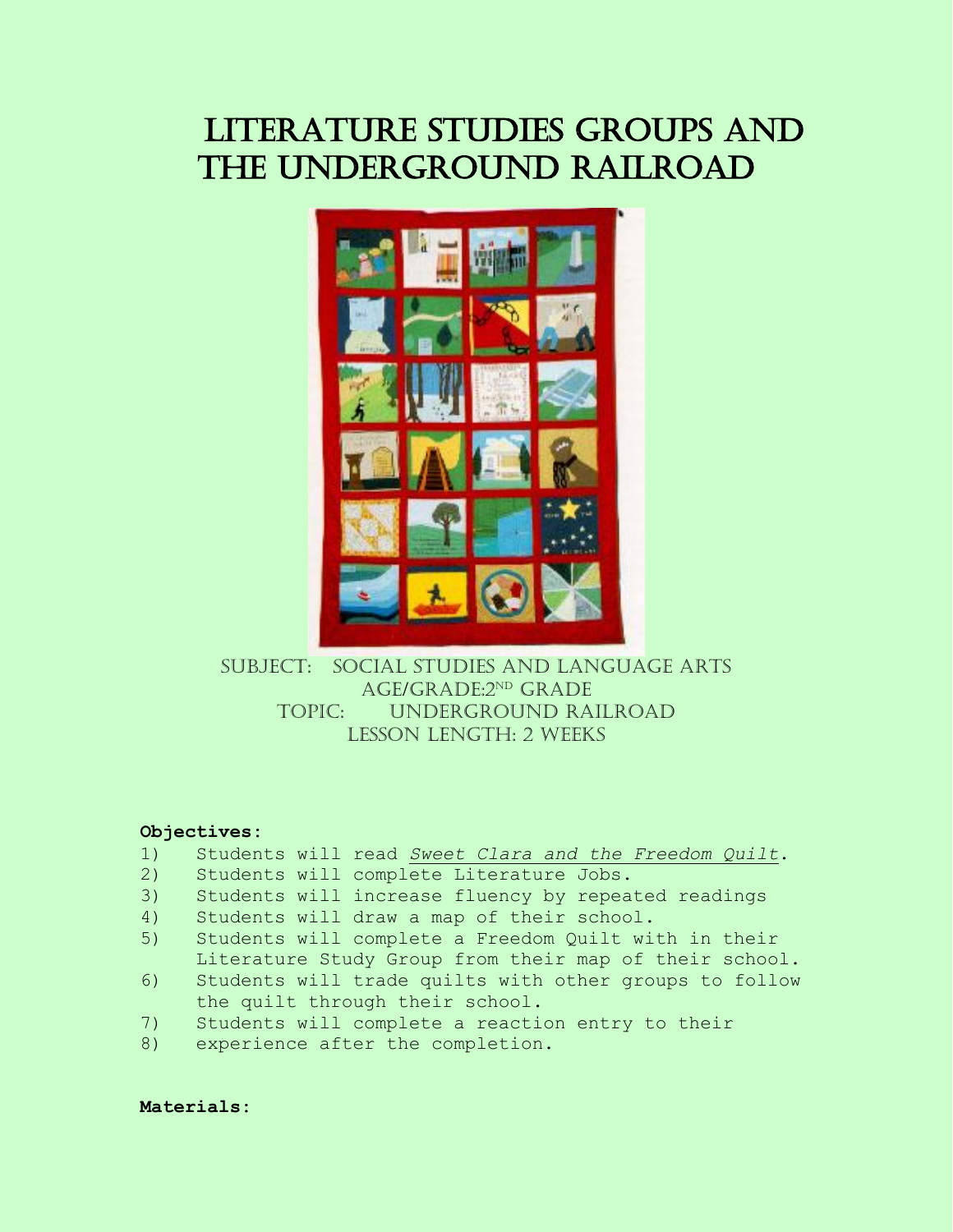- Multiple copies of *Sweet Clara and the Freedom Quilt*, by Deborah Hopkinson.
- Copies of Literature Study Jobs: Artful Artist, Passage Picker, Discussion Director, Music Maker, and the Connector.
- Various instruments for the Music Maker.
- Various materials for their quilts. Cloth squares, paints, threads, yarn….
- Maps, atlas, etc.

### **Procedure**

- 1) Introduce *Sweet Clara and the Freedom Quilt* to the class.
- 2) Picture read and predicts the story.
- 3) Break into Literature Study Groups.
- 4) Break the book up into sections for the students into a few or several pages for the students to focus on and practice reading those pages. (Use your judgment on the amount of pages a group can accomplish during your time frame)
- 5) Work through the book and give one Literature Study Job for each day. Artful Artist is first, second Passage Picker, then Discussion Director, Music Maker is next allow some time for the students to decide the page they want to put to music, as well as, time to practice their composition. Then share their Music Makers.
- 6) Review Map skills and present their job to make a map of their school to a secret place their group chooses. Inform the students that they will trade quilts with other groups and they will use their quilt to try and make it to their secret place. Emphasis on secretly making their map.
- 7) Literature Study Job, Connector is the last job. Set high expectations of their reaction of following the other groups quilt and the Freedom Quilt form the book.
- 8) Share their Connectors.

### **Student Assessment**

- Completion of Literature Study Jobs.
- Completion of Quilt Map.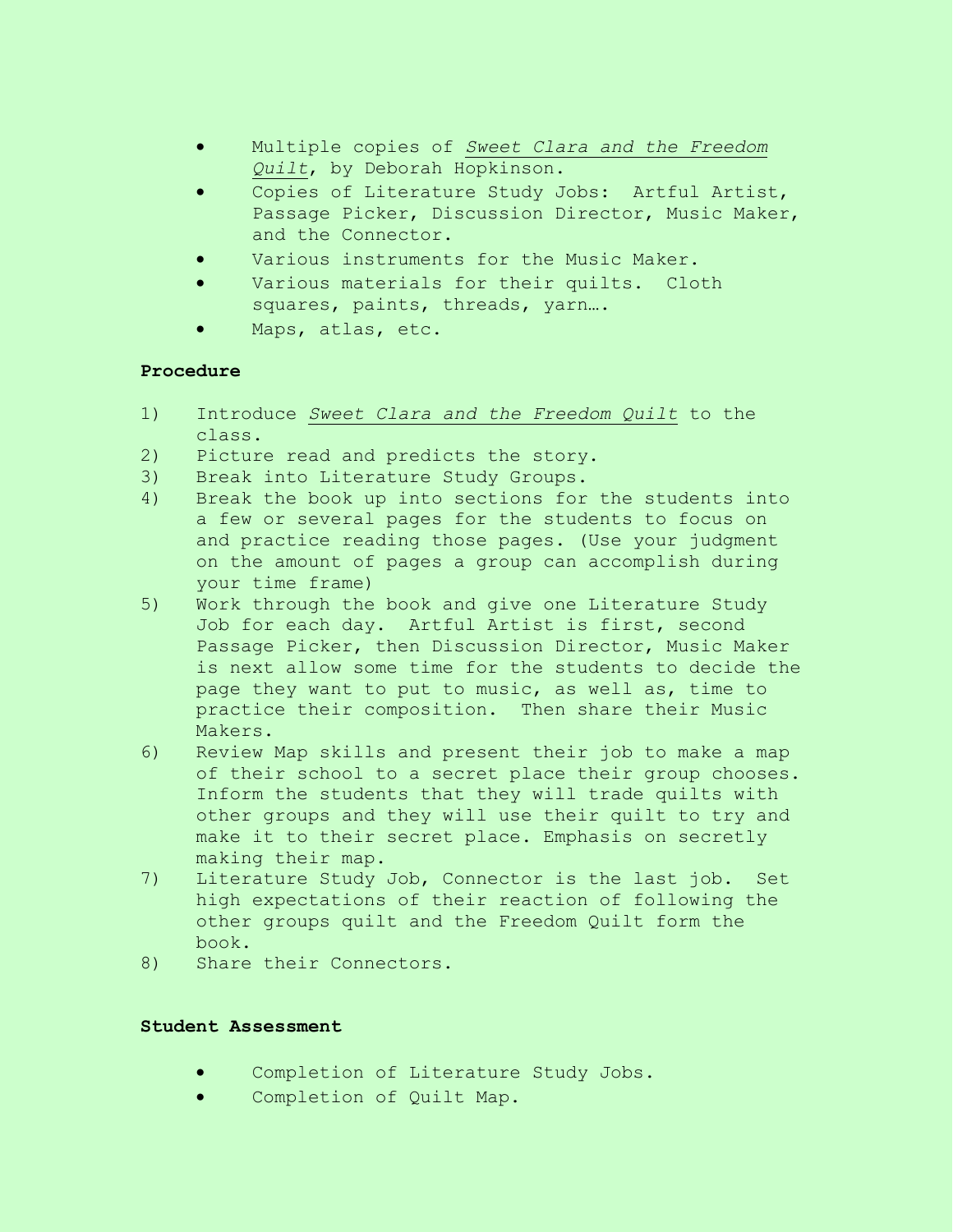Connection of their experience/feelings from the map activity and their Connector job.

#### **Related Web sites:**

[http://home.columbus.rr.com/bradshaw/UNDERRR/RR\\_quilts.htm](http://home.columbus.rr.com/bradshaw/UNDERRR/RR_quilts.htm) [www.undergroundrailroad.org/](http://www.undergroundrailroad.org/) [www.ugrr.org/](http://www.ugrr.org/)

**Literature Jobs:**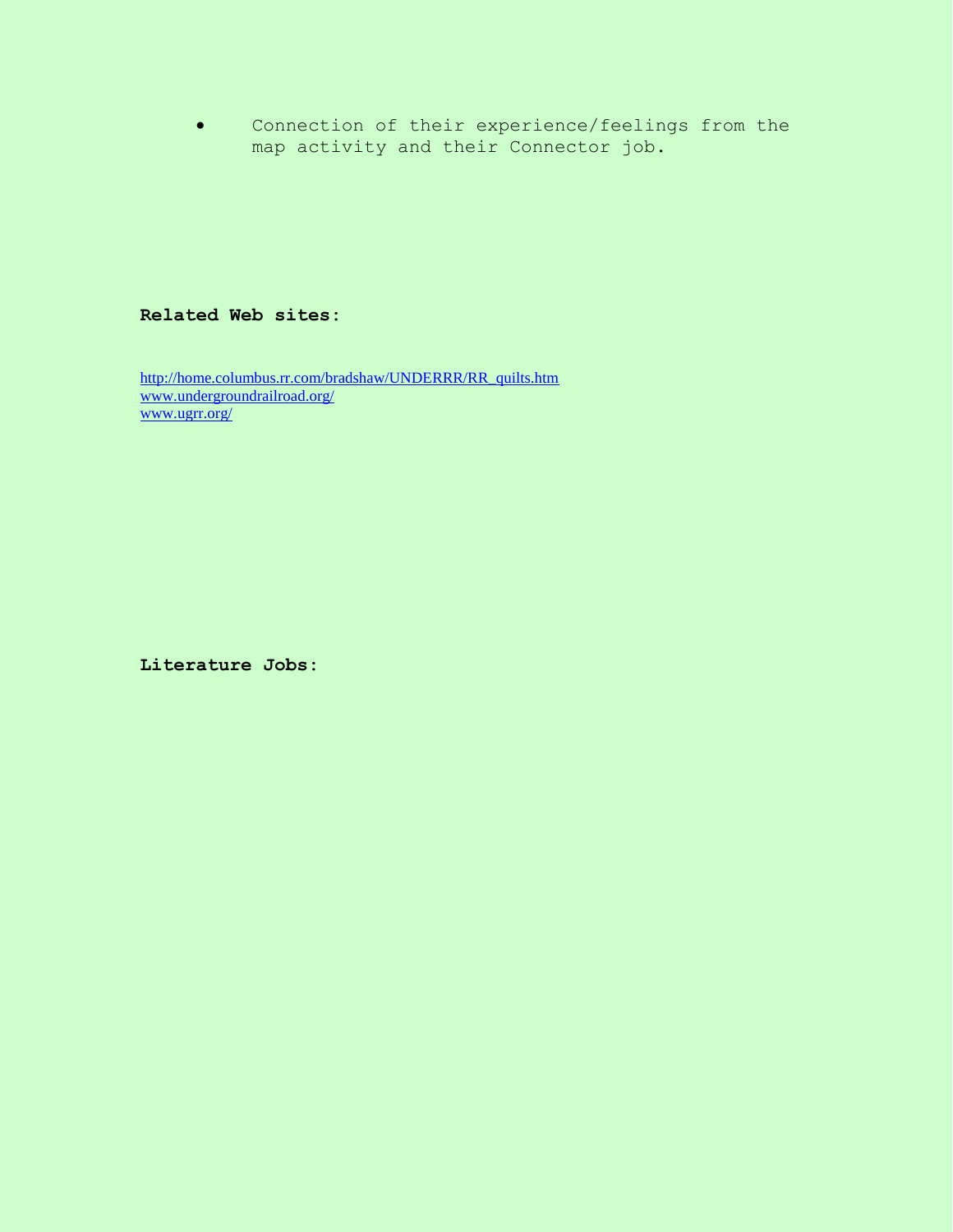

### **Artful Artist**

| Name |  |  |  |
|------|--|--|--|
|      |  |  |  |

Name\_\_\_\_\_\_\_\_\_\_\_\_\_\_\_\_\_\_\_ Date \_\_\_\_\_\_\_\_\_\_\_\_\_

Book

You are the Artful Artist. Your job is to draw anything about the story that you liked:

The setting A surprise

\_\_\_\_\_ A character \_\_\_\_\_ An exciting part \_\_\_\_\_ A problem \_\_\_\_\_ A prediction of what will happen next

Draw on the back of this page. Do any kind of drawing or picture you like. When your group meets, don't tell what your drawing is. Let them guess and talk about it first. Then you can tell about it.

Why did you pick this part?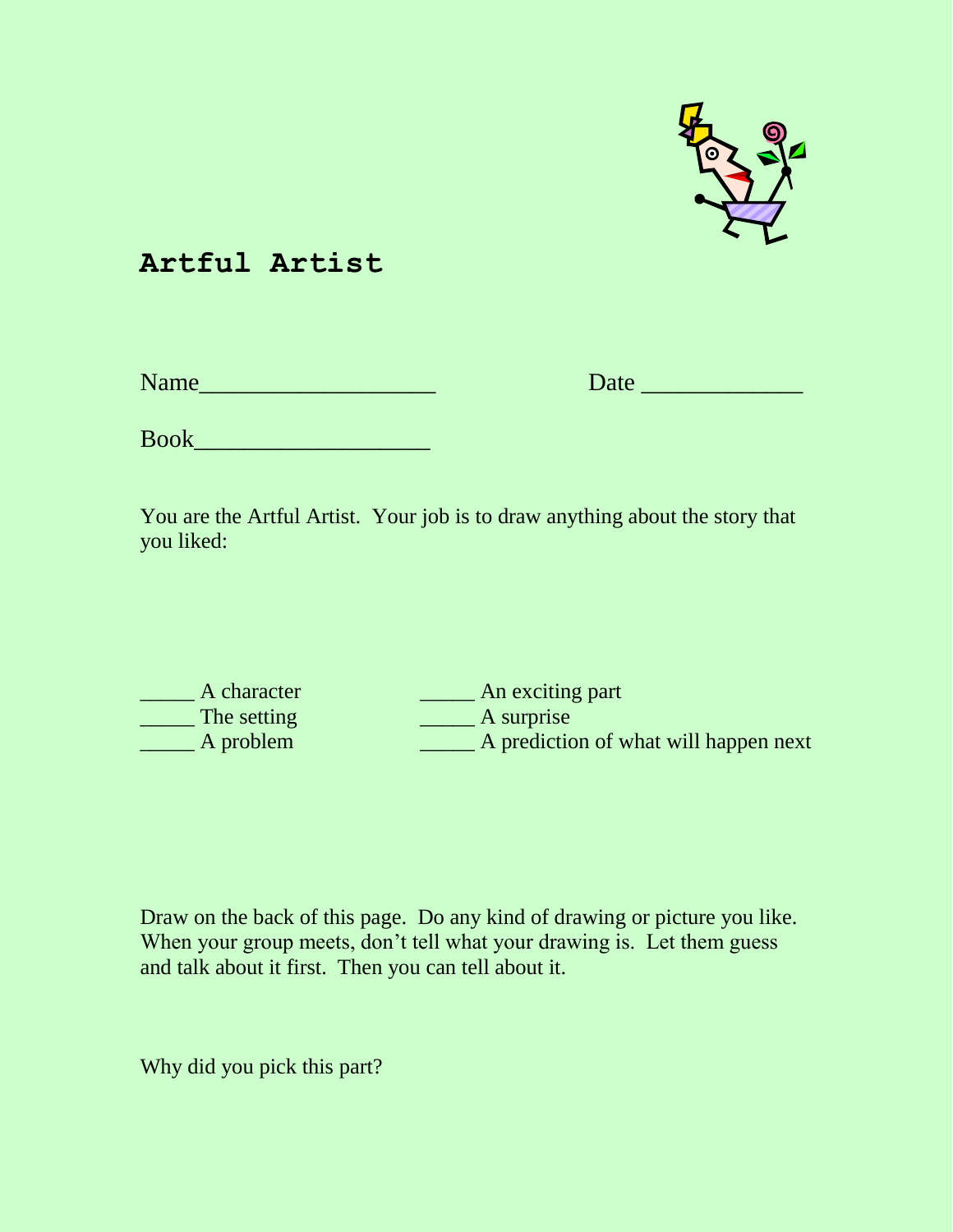## Passage Picker

| <b>Name</b> | Date |
|-------------|------|
| <b>Book</b> |      |
| Page        |      |

You are the Passage Picker. Your job is to pick parts of the story that want to read aloud to your group. These can be:

| A good part  | An interesting part |
|--------------|---------------------|
| A funny part | Some good writing   |
| A scary part | A good description  |

Be sure to mark the parts you want to share with a bookmark.

Why did you choose to read the part?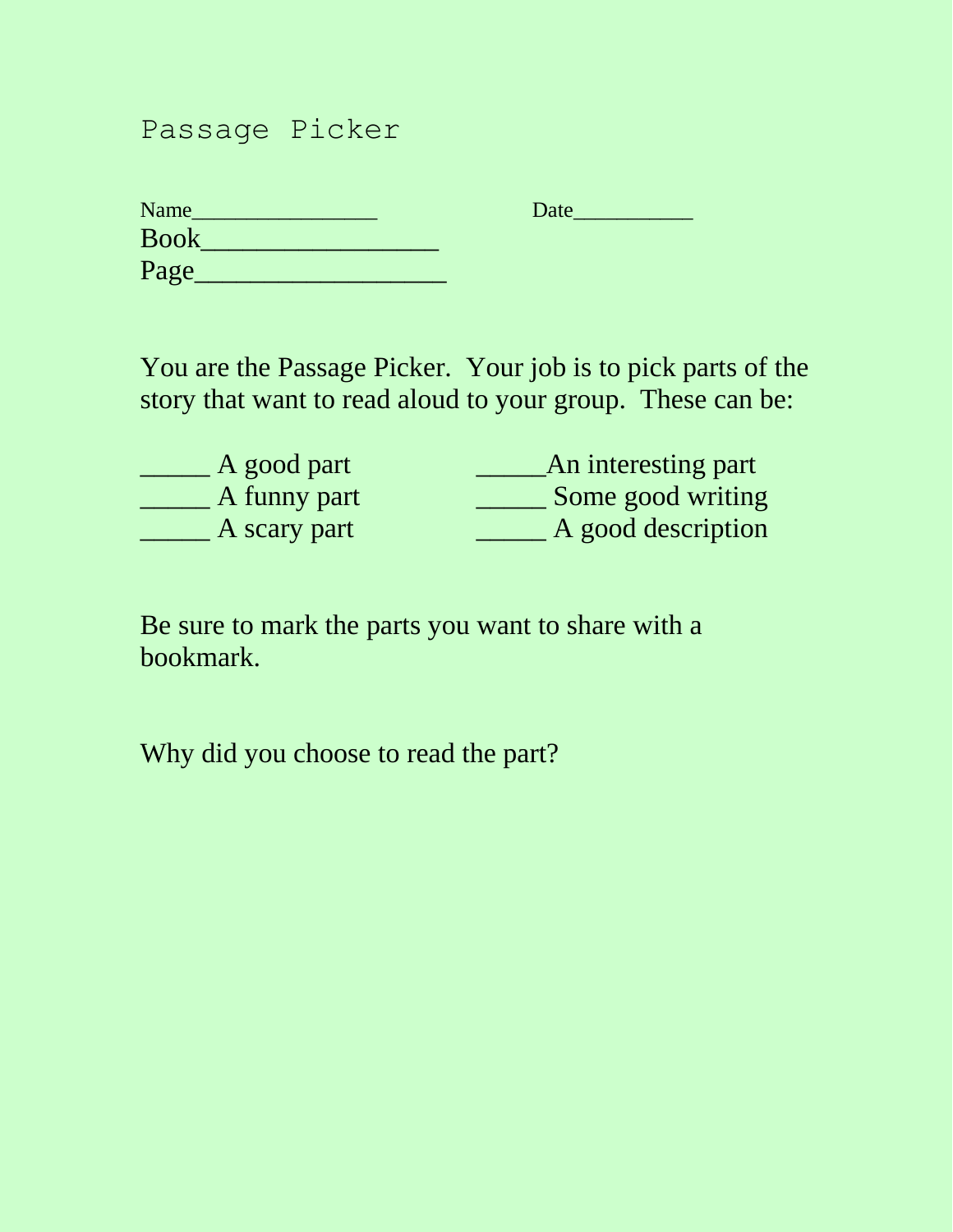Discussion Director

| Name        | Date    |
|-------------|---------|
| <b>Book</b> | Page(s) |

You are the Discussion Director. Your job is to write down some good questions that you think your group would want to talk about.

| $\overline{2}$ . |  |  |  |
|------------------|--|--|--|
|                  |  |  |  |
|                  |  |  |  |
|                  |  |  |  |
|                  |  |  |  |
|                  |  |  |  |
|                  |  |  |  |

 $3. Why....$ 

4. How....

5. If....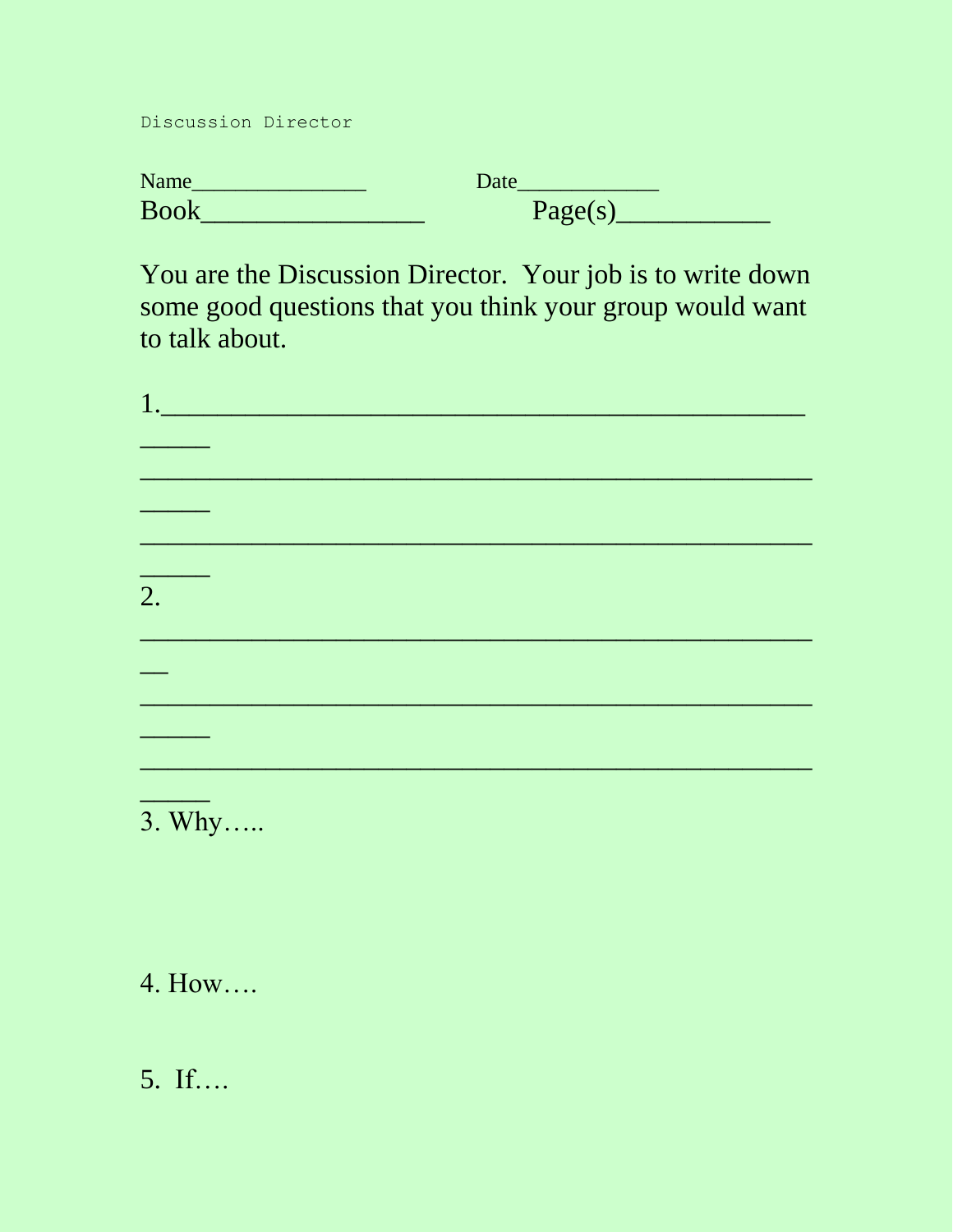| Name        | Date |          |
|-------------|------|----------|
| <b>Book</b> |      | $P_3$ oe |

Draw and label your instrument(s).

Choose a Motif

| <b>Character</b>  | Setting              |
|-------------------|----------------------|
| <b>Funny Part</b> | <b>Exciting part</b> |
| Sad part          | Other                |

Why did you choose this Motif?